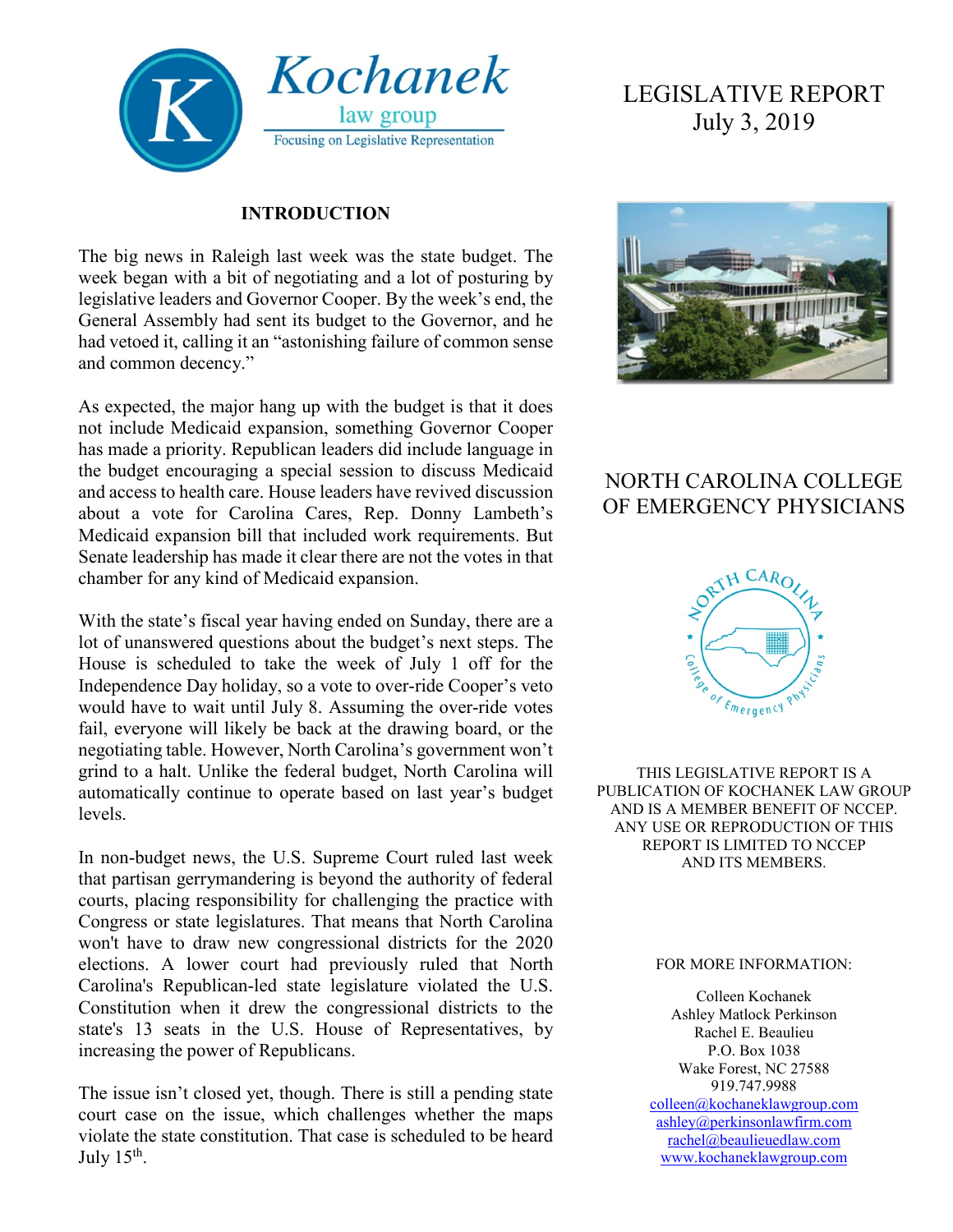HOUSE JOINT RESOLUTION 1019, Confirm Floyd McKissick/Utilities Commission, would confirm the appointment of Floyd B. McKissick, Jr., of Durham County to the North Carolina Utilities Commission for a new term beginning July 1, 2019, and expiring June 30, 2025. Sen. McKissick is a long-term member of the Legislature. **Introduced and approved by the House Rules Committee, and placed on the House calendar for July 8, 2019.**

SENATE BILL 683, Combat Absentee Ballot Fraud, would make a variety of changes to the laws governing mail-in absentee ballots, increase and add penalties for criminal violations, and restore the last Saturday of early one-stop voting. The bill would direct the State Board, with respect to each early "one-stop" absentee ballot voted, to approve an official register in which the county board of elections in each county would record the following information: (1) name of voter for whom application and ballots are being requested; (2) number of assigned voter's application when issued; (3) the precinct in which the voter is registered; (4) the date the voter voted early "onestop"; (5) the voter's party affiliation; and (6) whatever additional information and official action may be required. The official register would be confidential and not a public record until the opening of the voting place at which time the official register would constitute a public record. Any copies of any photographic identification associated with the request for absentee ballots, or the returned application and ballots, would not be a public record. The bill was further amended in the Senate Redistricting and Elections Committee, including to: (1) require the State Board of Elections or county board of elections to inform the voter of the status of that voter's request for mail-in absentee ballots upon inquiry by the voter or the voter's near relative or verifiable legal guardian; and (2) make it a Class F felony to commit, attempt to commit, or conspire to commit a specified crimes with the intent to unlawfully influence or interfere with a primary or election, or to otherwise unlawfully gain. **Introduced by Senators Daniel, McKissick, and Hise and, as amended, was approved the Senate Redistricting and Elections Committee. The bill is scheduled to be heard by the full Senate on July 8th.**

# **BILL UPDATES**

HOUSE BILL 106, Inmate Health Care and 340B Program, was heard in the Senate Health Care Committee, where a committee substitute was adopted. The new version would:

- **require the report on the feasibility study of telehealth services to be made by August 1, 2019, instead of July 1, 2019**;
- make the entire statute concerning Medicaid services for inmates effective October 1, 2019; and
- require the Department of Public Safety (DPS) to establish and implement a partnership with the Department of Health and Human Services (DHHS) in order for DPS to be eligible to operate as a 340B covered entity (a federal government program that requires drug manufacturers to provide outpatient drugs to eligible health care organizations and covered entities at significantly reduced prices).

#### **The bill as amended was approved by the Senate Health Care Committee and the Senate Rules Committee and has been sent to the House to consider the changes made by the Senate.**

HOUSE BILL 126, Amend Certificate of Need Laws, was heard in the Senate Health Care Committee, where the original contents of the bill were deleted and a committee substitute was adopted. The new version would try again to make changes to the Certificate of Need Law as follows: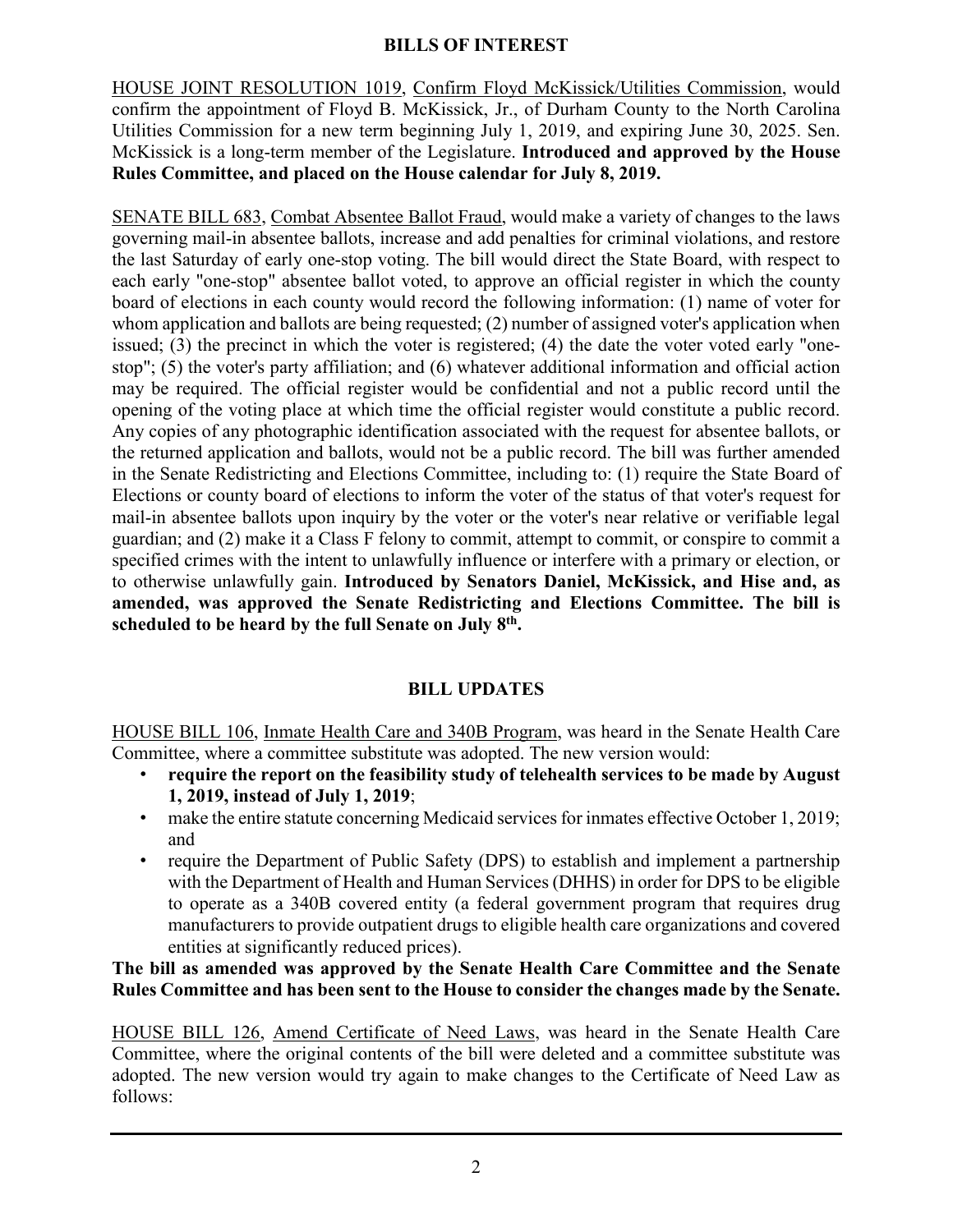- change definitions in the Certificate of Need statute to relax them;
- prohibit the Department of Health and Human Services (DHHS) from including policies or need determinations that limit the number of operating rooms in gastrointestinal endoscopy rooms in developing a State Medical Facilities Plan;
- eliminate requirements related to certificates of need and review for ambulatory surgical facilities, psychiatric facilities, and intermediate care facilities for the mentally retarded;
- exempt from certificate of need review the development, acquisition, construction, expansion, or replacement of a health service facility or health service that obtained certificate of need approval prior to October 1, 2019, as: a kidney dialysis disease treatment facility; a chemical dependency treatment facility; an intermediate care for individuals with intellectual disabilities; psychiatric facility; or any other licensable facility, as defined; and
- exempt from certificate of need review the establishment of a home health agency by a licensed continuing care retirement community to provide home health care services to one or more residents of the retirement community who have entered into a contract with the retirement community to receive continuing care services with lodging.

### **The bill as amended was approved by the Senate Health Care Committee and the Senate Rules Committee and will next be considered by the Full Senate.**

HOUSE BILL 220, Insurance Technical Changes, was heard in the Senate Committee on Commerce and Insurance, where a committee substitute was approved. The new version included changes to the proposed "preferred benefit plan" that could be offered by insurers. The plan would:

- **remove the provision allowing a person enrolled in a preferred provider benefit plan to obtain covered health care services from a provider who does not participate in the plan;**
- **make the preferred provider benefit plan coverage limitations subject to coverage required for emergency care;**
- provide that if (1) a contract between an insurer and a health care provider offering an exclusive provider benefit plan is terminated by the provider or by the insurer, or benefits or coverage provided by the insurer are terminated because of a change in the terms of provider participation in an insurer's exclusive provider benefit plan and (2) an insured is undergoing treatment from the provider for an ongoing special condition on the date of termination, then: (1) the insurer must notify the insured of the termination and of the right to continuation of coverage of treatment by the provider and (2) the insurer must allow an insured to elect to continue to be covered with respect to the treatment by the terminated provider for the ongoing special condition during a transitional period;
- require each exclusive provider benefit plan offered by an insurer to provide transition coverage to individuals who (1) are newly covered under an exclusive provider benefit plan because the individual's employer has changed benefit plans and (2) are undergoing treatment from a provider for an ongoing special condition; and
- allow an insurer to condition coverage of continued treatment on six specified terms and conditions.

#### **The bill as amended was approved by the Senate Commerce and Insurance Committee and was then sent to the Senate Health Care Committee WHICH REMOVED ALL OF THE PROVISIONS OF THE PREFERRED PROVIDER BENEFIT PLAN. The bill will next be considered by the Senate Rules Committee.**

SENATE BILL 361, Health Care Expansion Act of 2019. This bill originally included a total repeal of the Certificate of Need (CON) laws and then was amended to provide some changes to CON, including exempting ambulatory care services, psychological services and others. The bill was heard by the full Senate, where all of the CON provisions were removed from the bill and the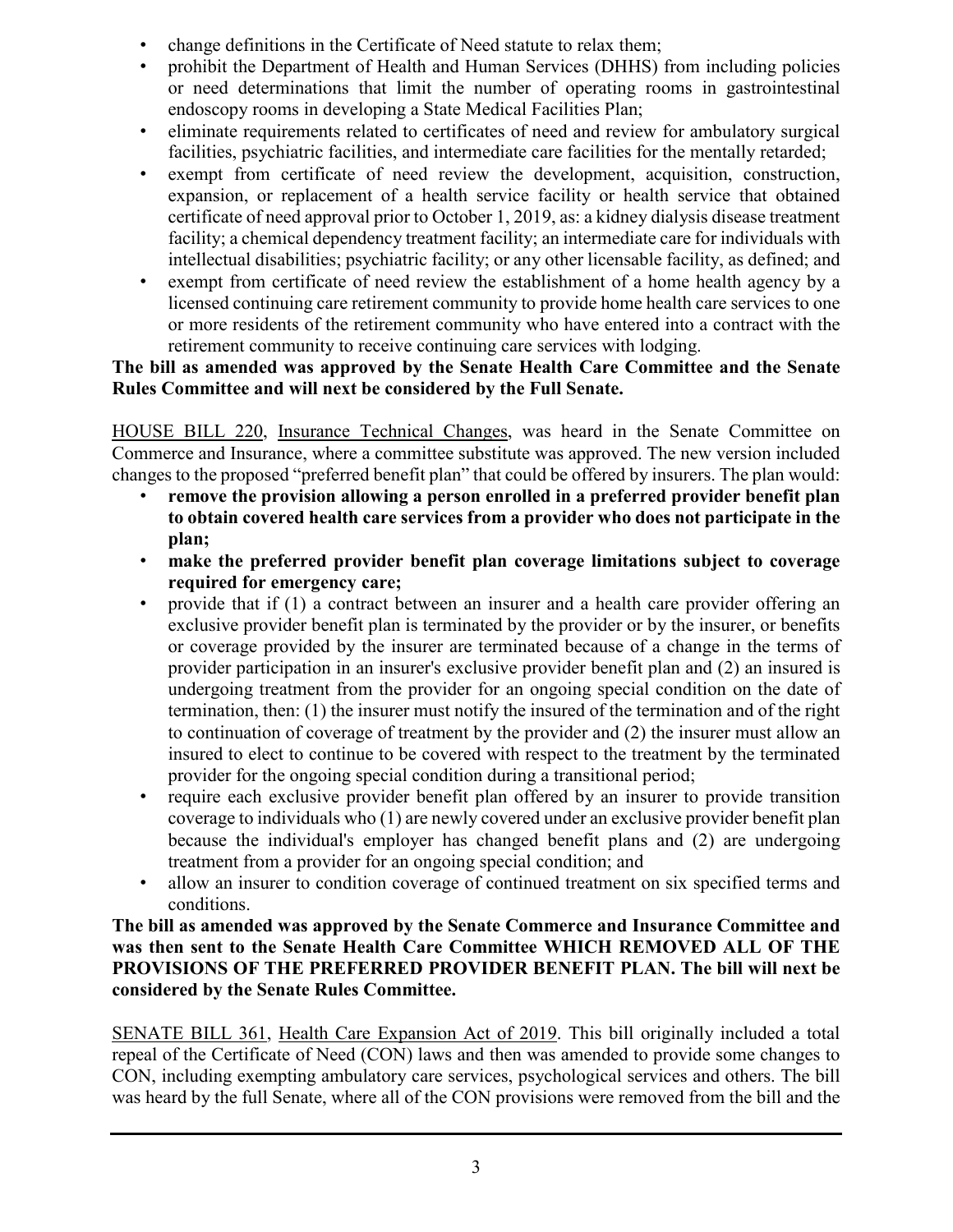sponsors shared that they would continue to work on the CON provisions. **The bill as amended on the Senate floor was approved and will next be considered by the House Health Committee.**

SENATE BILL 681, Rural Health Care Stabilization Act, was amended in the Senate Health Care Committee as follows:

- continues to require the establishment of the Rural Health Care Stabilization Program and the Rural Health Care Stabilization Fund;
- allow a public agency, an owner of a health care facility, or a partnership of one or more of these entities, to apply for a loan under the Program to benefit an eligible hospital;
- entitles an applicant disapproved by UNC Health Care to engage a disinterested and qualified third party approved by the Commission to evaluate the applicant's Plan to determine if the applicant demonstrates a financially sustainable health care service model for the community in which the eligible hospital is located, and to seek Commission approval of the loan.
- requires the Commission to approve loans under the Program before UNC Health Care's awarding the loan; and
- allows UNC Health Care to require changes to the governance structure of the eligible hospital prior to the receipt of the loan funds.

#### **The bill as amended was approved by the Full Senate and will next be considered by the House.**

# **LEGISLATION ENACTED**

HOUSE BILL 548, Modify Physical Therapy Definition, updates the definition of physical therapy to exclude the practice of chiropractic and include manipulation of the spine from therapies available without a physician's prescription. **Effective: October 1, 2019.**

HOUSE BILL 658, Allow Donations of Unexpired Drugs, modifies the expired drug provision of the Drug, Supplies, and Medical Device Repository Program to allow participating pharmacists to accept and dispense drugs that have not reached their expiration date for the purpose of increasing access for individuals who are uninsured or underinsured. **Effective: June 26, 2019.**

#### **BUDGET OVERVIEW**

Included below is information on the \$24 billion budget passed by the House and Senate and vetoed by Governor Cooper. While this budget is unlikely to go into effect, it is useful to get a sense of where legislative leadership stands and the compromises that have been made. The budget includes a 2.5% average raise for most state employees in each of the next two years and a 0.5% one-time bonus for state retirees.

# **Health and Human Services**

- Special Session: The budget included language calling for a special session to discuss Medicaid and access to health care which could include a wide variety of health care issues.
- Group Homes: The budget would provide \$1.8 million in non-recurring bridge funding for group homes in FY 2019-2020 and FY 2020-2021.
- Innovations Waiver Slots: Funding is provided for 1,000 additional slots in the Medicaid Innovations Waiver, which allows adults with intellectual and developmental disabilities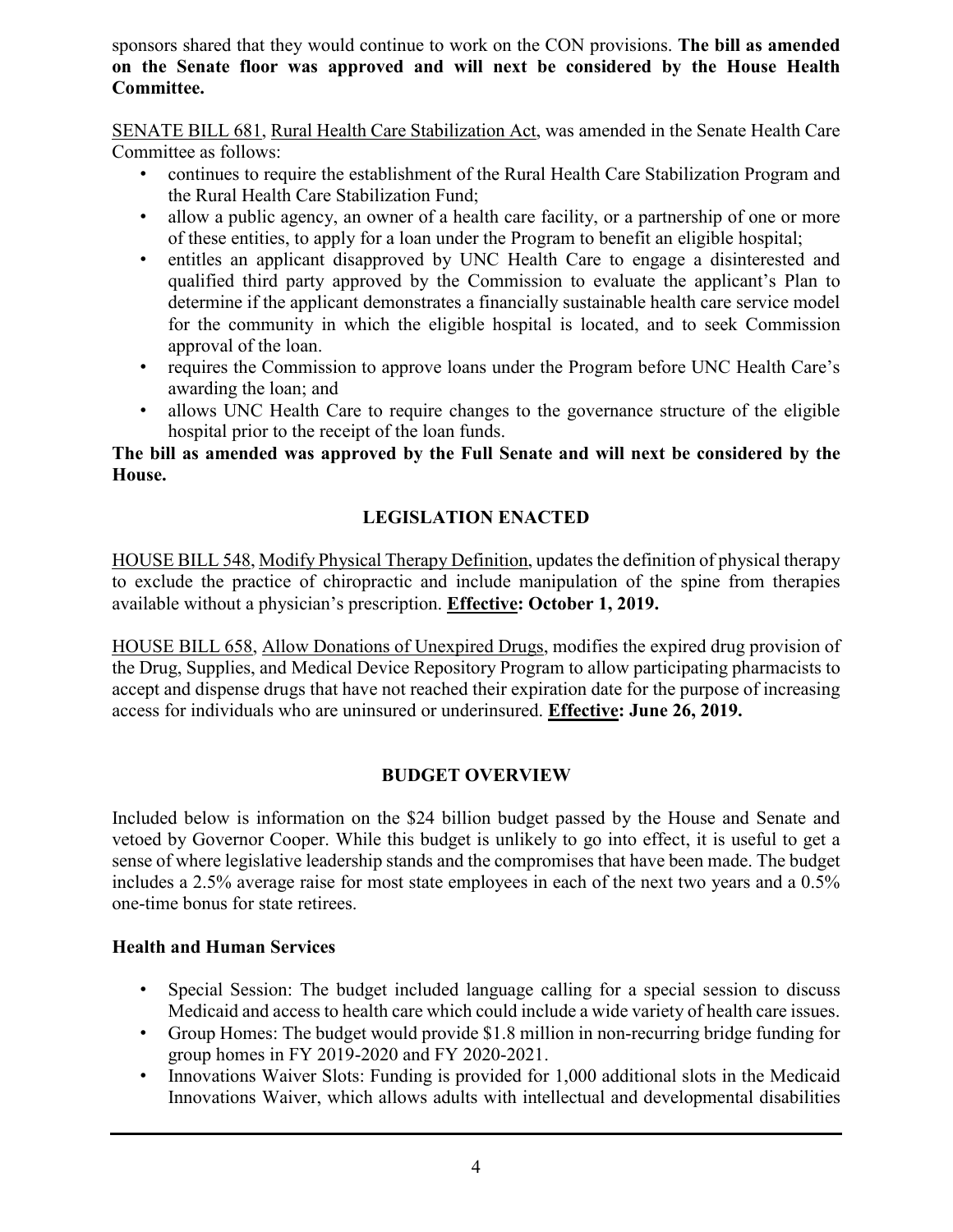to get care and supports in their home or community rather than an institution. An additional \$5.4 million in FY 2019-2020 and \$16.3 million in FY 2020-2021 would fund the slots.

- DHHS Headquarters Move: \$244 million would be allocated to build a new administrative facility in Granville County for DHHS employees currently working at the Dix Park location in Raleigh.
- Vidant Deal: Medicaid reimbursements would be restored to Vidant Medical Center, and the budget would help fund a new East Carolina University medical school building. To access this funding, Vidant has to again allow the UNC Board of Governors to appoint members to the hospital board of trustees.
- Managed Care Tax: A new tax is created on managed care companies that will be running the state's Medicaid program. New hospital assessments are also created to replace the current assessments.
- Home and Community Care Block Grant (HCCBG): Increased funding for HCBG, which provides funding for in-home and community-based services for older adults, would allow an estimated 1,500 additional seniors to access services in FY 2019-2020 and 2,725 in FY 2020-2021. Funding would include \$2.3 million recurring and \$1.3 million non-recurring net General Fund appropriation in FY 2019-20 and \$4.8 million recurring and \$1 million non-recurring net General Fund appropriation in FY 2020-21.
- Personal Needs Allowance: The budget would increase the personal needs allowance for those living in adult care and group homes to \$70 per month.
- Pregnancy Crisis Centers: \$2.64 million would be provided to crisis pregnancy centers, which counsel women against having abortions, including individual grants between \$15,000 and \$100,000 to nine facilities across the state.
- DHHS Administrative Costs: DHHS would be required to reduce administrative costs across the Department by \$30.7 million in FY 2019-2020 and by \$42.7 million in FY 2020- 21 as the State transitions some of its administrative functions to prepaid health plans in managed care. Some of these cuts are made up in non-recurring transfers from the Medicaid Transformation Fund.
- **Telehealth Pilot: \$500,000 in nonrecurring funds for FY 2019-2020 would be allocated to Southeastern Regional Medical Center to develop and administer a telehealth pilot program. The purpose of the pilot program is to purchase telehealth infrastructure and equipment that will enable Southeastern to establish telehealth services with health care providers in Bladen County, Columbus County, Robeson County, and Scotland County. The pilot program expires on December 31, 2020, unless otherwise extended by law**.
- ICF/IID Group Homes: \$5,495,000 in recurring funds for FY 2019-2020 and \$10,995,000 in recurring funds for FY 2020-2021 would be used to adjust the per member per month (PMPM) capitation amount paid to LME/MCOs to increase wages paid to direct support personnel working in community-based Intermediate Care Facility for Individuals with Intellectual Disabilities (ICF/IID) group homes for individuals with intellectual and other developmental disabilities to align the wages paid to these direct support personnel with the current wages paid to State employees in State-owned developmental centers. Adjustments to the PMPM capitation amount paid would be implemented no sooner than January 1, 2020.
- Reduce Administrative Duplication: The DHHS would establish a workgroup to examine current administrative requirements for mental health, intellectual/developmental disability, and substance use disorder providers and how best to integrate these requirements with similar administrative requirements for physical health providers in order to avoid duplication and enhance efficiency. The workgroup would consist of